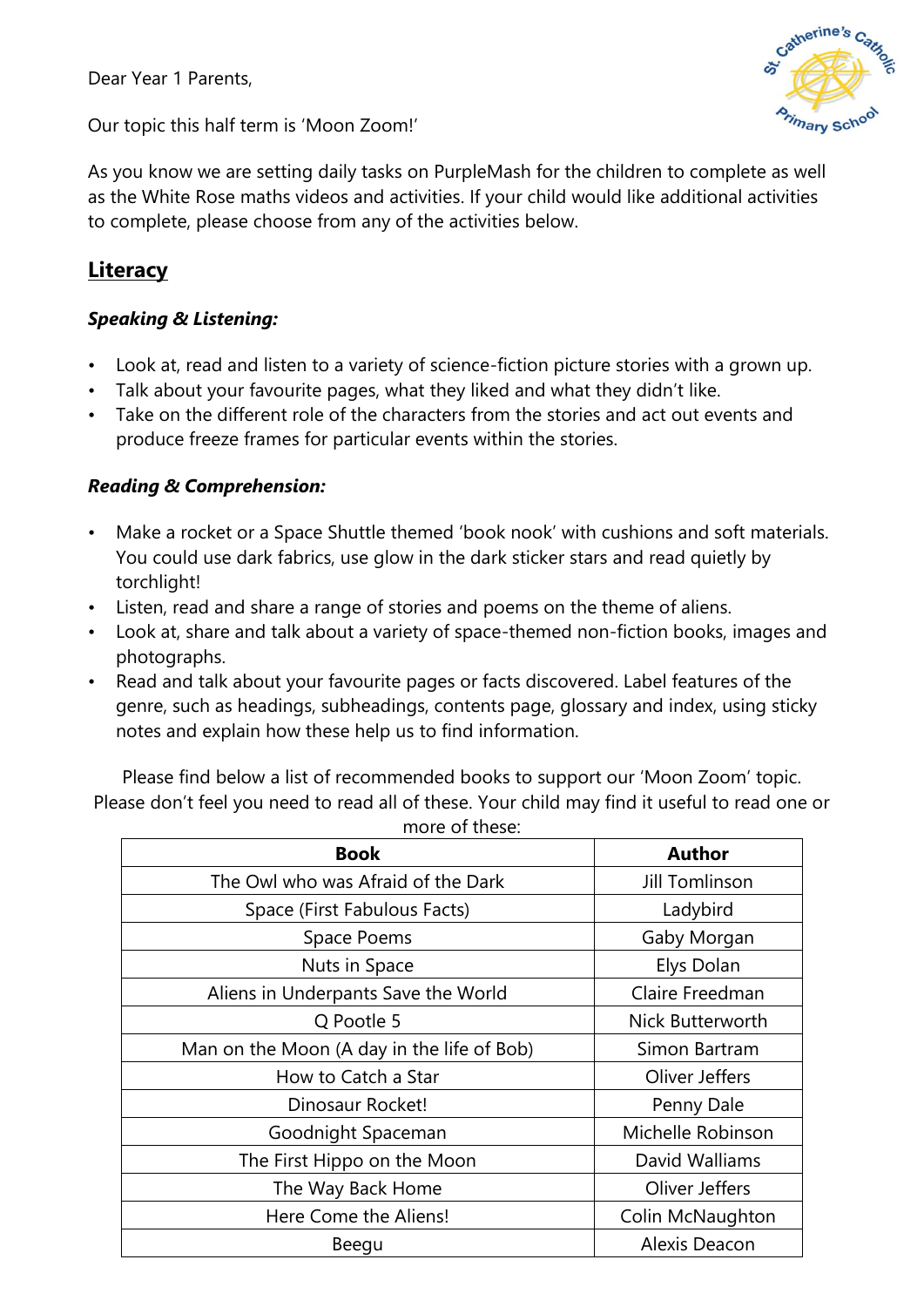| <b>Book</b>                    | <b>Author</b>               |
|--------------------------------|-----------------------------|
| Outer Space (Little Explorers) | <b>Ruth Martin</b>          |
| My very first Space book       | <b>Emily Bone</b>           |
| A Journey Through Space        | <b>Steve Parker</b>         |
| Little Bell and the Moon       | <b>Giles Paley-Phillips</b> |
| A Pea Called Mildred           | Margot Sunderland           |
| Day Light, Night Light         | Franklyn M. Branley         |

## *Writing:*

- Make star constellations in the shape of letters from different handwriting families.
- Watch animations and film clips showing different aliens, such as one of the little green men in *[Toy Story](https://www.youtube.com/watch?v=N-Esh4W3dfI)*, the children's classic *[E.T. the Extra-Terrestrial](https://www.youtube.com/watch?v=mGA_uH0-n28)* and animated versions of *[Beegu](https://www.youtube.com/results?search_query=beegu)*. Talk about each of the characters, including their similarities and differences. Compose simple sentences to describe the different aliens, what they look like and their different characters.
- Create your own alien! Complete a character profile of your alien, compose sentences orally (aloud first, before writing). Have you included what they look like? Where they live? What they eat? How they speak? Read through your sentences to ensure they make sense and are correctly punctuated.

# **Maths**

We will be practising [counting in 2s](https://www.youtube.com/watch?v=GvTcpfSnOMQ%20%20%20%20), [counting in 5s](https://www.youtube.com/watch?v=EemjeA2Djjw%20%20) and [counting in 10s](https://www.youtube.com/watch?v=Ftati8iGQcs%20) as well as recalling number bonds to 10, then 20.

- Make star constellations to 50 counting in 2s, 5s and 10s.
- Make your own rocket. Count forward to 50 to a blast off!
- Make your own rocket. Count backward to 50 to a blast off!

TopMarks is a great website for this:

[Number Bonds](https://www.topmarks.co.uk/maths-games/hit-the-button)

[Paint the Squares](https://www.topmarks.co.uk/learning-to-count/paint-the-squares)

This term we will be looking at a new unit: measurement. We will explore length and height - weight and volume.

- Explore and use measuring equipment (rulers, tape measures).
- Create your own balance scales using yoghurt pots or plastic bottles, some string and a coat hanger.
- Measure each other/ your favourite toys to see who/which is the tallest/shortest.
- Weigh ingredients/items using cooking scales to compare which is the heaviest/lightest items at home!
- Explore your weight [on other worlds!](https://www.exploratorium.edu/ronh/weight/)

## **[Measures](https://www.topmarks.co.uk/maths-games/5-7-years/measures)**

Other fun TopMarks games to recap your maths knowledge:

[https://www.topmarks.co.uk/maths](https://www.topmarks.co.uk/maths-games/5-7-years/addition-and-subtraction)[games/5-7-years/addition-and](https://www.topmarks.co.uk/maths-games/5-7-years/addition-and-subtraction)[subtraction](https://www.topmarks.co.uk/maths-games/5-7-years/addition-and-subtraction)

[Counting Caterpillar Numbers to 50](http://www.ictgames.com/mobilePage/countingCaterpillar/index.html)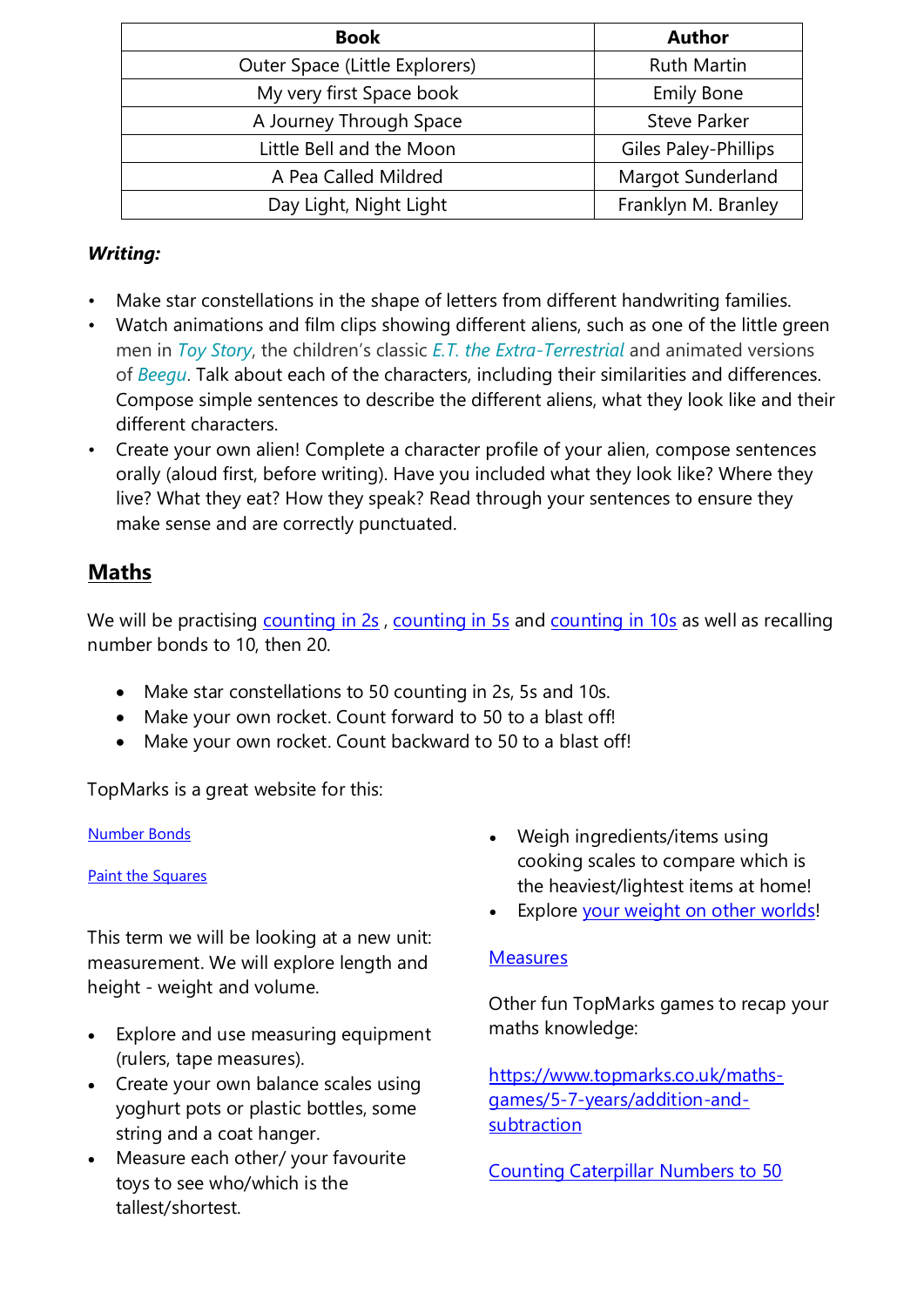# *'Following Jesus'*

### **Key Scripture**

Luke 5: 1-11 (The first four disciples are called)

Luke 10: 29-37 (The Parable of the Good Samaritan)

Luke 19: 28-38 (The Messiah enters Jerusalem)

Mark 15-16 (the Passion and Resurrection of Jesus)

### **Key words**

Jesus, friends, disciples, followers, Simon Peter, Andrew, James, John, fishermen, choose, Parable, Good Samaritan, neighbour, in need, help, journey, Jerusalem, Palm Sunday, king, palms, cloaks, hosanna, welcome, donkey, Temple, Good Friday, crucifix, purple, hot cross bun, Easter Sunday, cross, gold, white candle, flowers, new life, alive, tomb.

- Did you have any pancakes on Shrove Tuesday? Share your pictures of Shrove Tuesday on the class blog, tell us what you had and why we have pancakes on this day!
- Have you made your Lenten Promise yet? Why do we make Lenten promises?
- Do you know of some signs and symbols of Lent and Holy Week? What could you create or make to display in your house to show that Lent has begun (think about your Lenten Promises, Ash Wednesday, Palms)
- Hear how Jesus chose some of the first disciples, how do we choose friends?
- Hear the story of the Good Samaritan, what is this story about? Can you think of a time when you helped someone?
- Make and decorate your own hot cross buns, why do we eat them? What is the significance of them?

## **Topic**

### *Science*

- Go on a 'material hunt' around your house. What objects did you find? Are they made from more than one type of material? What are these materials called? Can you describe how they look and feel?
- Sort a wide selection of everyday objects, can you put them into groups and label them? Take photos of your items. Use the photos to play a game of 'WHAT IS IT?' by guessing the object based on its properties e.g. it is hard, shiny, you can use it to eat…

MOON ZOOM:

[Planet Song!](https://www.youtube.com/watch?v=7t099KIWVVs)

[Planets in our Solar System song](https://www.youtube.com/watch?v=PCxjuDePdCI)

NASA - [Space Place](https://spaceplace.nasa.gov/) 

[Bitesize clip -](https://www.bbc.co.uk/bitesize/clips/zy89wmn) The Moon

Materials:

[Materials song](https://www.youtube.com/watch?v=xOKr462HLc0) 

Bitesize - [Materials KS1 Science](https://www.bbc.co.uk/bitesize/topics/zrssgk7/articles/z9pgcdm)